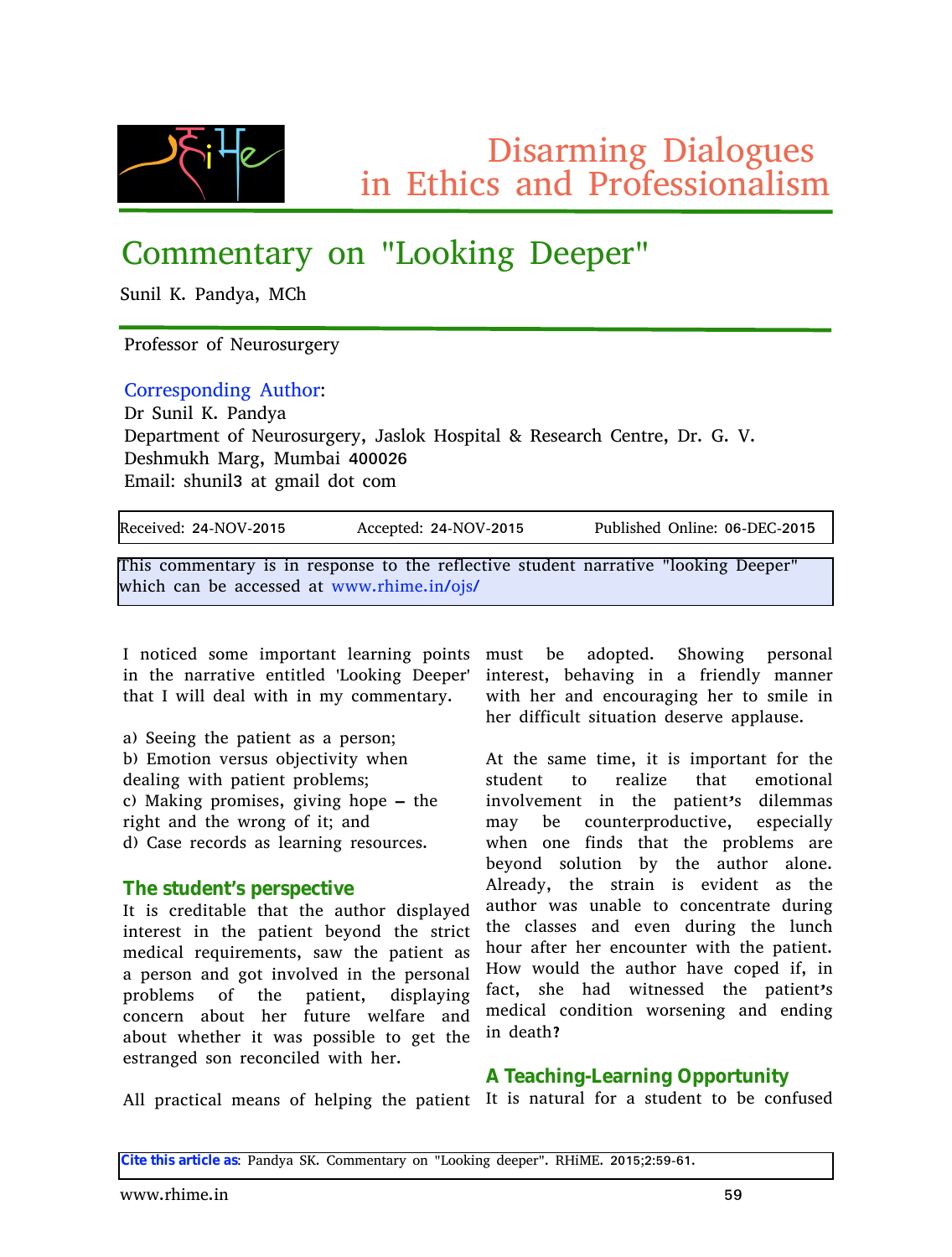when dealing with a patient such as this. A sensitive and caring teacher – resident doctor or consultant – can be a great help. With the experience gained over years, such a teacher would guide the student, counsel and advise. The teacher would also applaud the student's concern and foster the spirit of caring for the person who happens to be a patient. Such all round care will make a world of a difference to the patient and relations. The rewards to the student in terms of satisfaction at having cared for the patient is multiplied manifold if the patient is poor and generally neglected or even trod upon by all and sundry.

#### **The patient's perspective**

It is often difficult for the patient to differentiate between medical student and doctor and often the two are equated. The patient was under two stresses – that of illness and that of missing her son. Under such circumstances, having a medical professional display sympathy and genuine interest in helping her in more than one way must have touched her deeply. Small wonder that she showed her pleasure when she saw the author approach from a distance the next time. I expect she hung on to every word the author uttered.

If, under such circumstances, her medical condition had deteriorated, she must have felt betrayed, as she had been assured that 'she would be fine in a week'. She must also have been sorely disappointed when the promise made to her of further meetings was not kept.

If she had improved and gone home, returned to her unhappy situation where the son ignored her existence, the absence of help that could have been provided by the author, perhaps with the

help of the medical social worker, would have been deeply felt.

### **Institutional Perspective**

Medical college hospitals usually have social service departments staffed by individuals trained in helping patients and their families. In many instances, they build rapport with funding agencies, trusts and other such agencies willing and eager to help poor patients. These social workers can be of immense help in situations such as that faced by our author. All that is needed is to draw the attention of one of the social workers to the plight of the patient and then work with that person to help the patient.

Should the hospital also be fortunate in having counselors, they too can be involved. If this facility is not available, there is no need to despair, for a trained social worker rich in experience is usually a good counselor as well.

Efforts such as those made by our author will also increase the involvement of social service department in the care of patients – a welcome improvement.

## **The importance of follow up and of chart reviews**

The author was unable to see the patient as promised and found her missing when she finally went to see her.

Did the author trace her case notes in order to learn the final diagnosis and the outcome? All hospitals have a medical records department. Case notes are stored here after the patient is discharged or passes away. Ideally, these notes should be stored permanently for they form important archives that can be drawn upon for research studies, retrospective analyses and other studies. Concerned